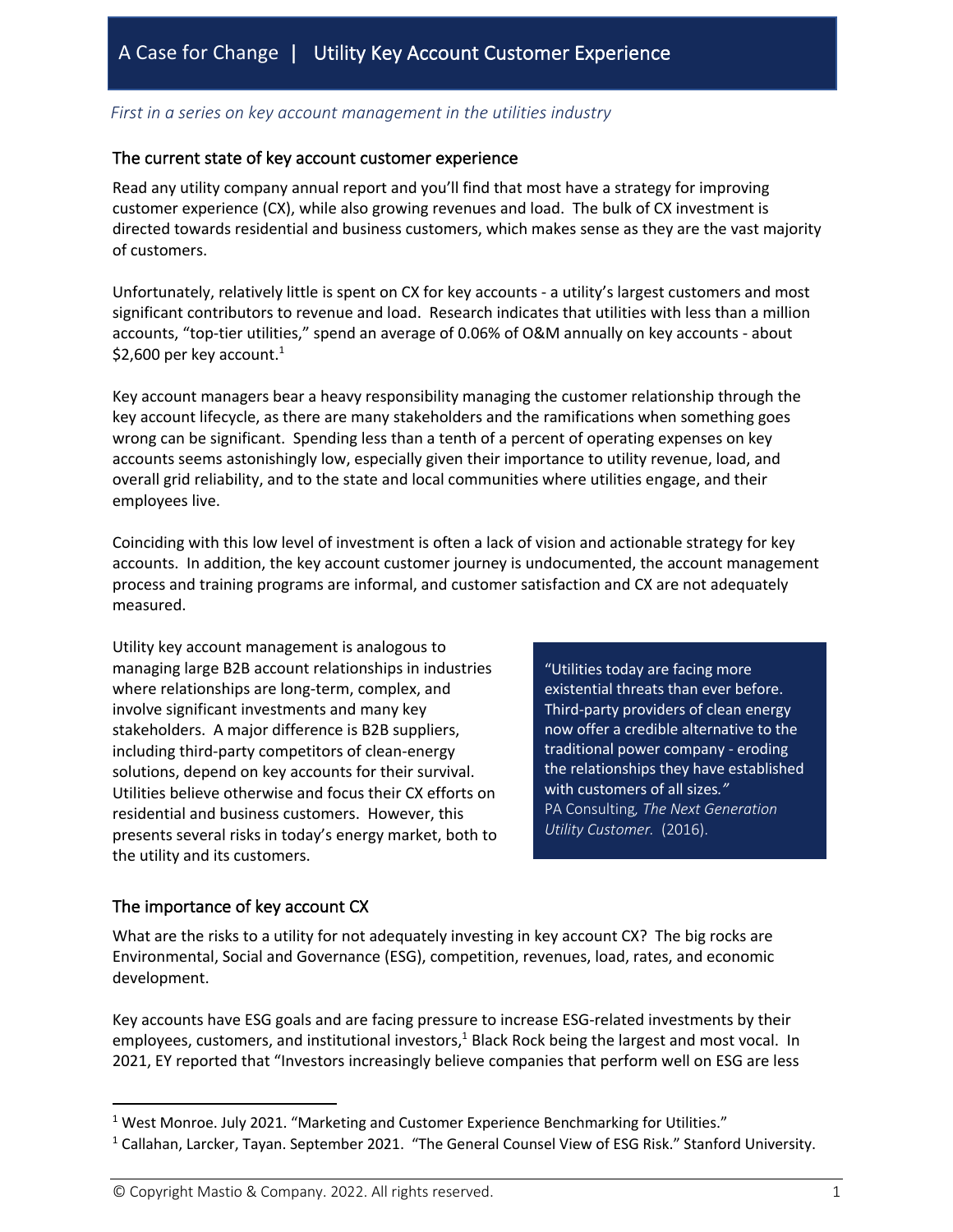# A Case for Change | Utility Key Account Customer Experience

risky, better positioned for the long term, and better prepared for uncertainty."<sup>2</sup> Today, key accounts are making energy decisions based on corporate ESG goals, irrespective of the cost and impact to the utility. Third-party energy providers are partnering with key accounts on clean, renewable energy supply and distributed solutions. These competitors are very skilled at key account management and building B2B relationships.

In some markets, a third-party provider and key account could sign a PPA, causing the utility to lose revenue. More serious are competitor relationships with key account decision-makers that lead to behind-the-meter DER projects; thereby stranding utility assets and reducing revenue and load. Large commercial and industry (LC&I) key accounts subsidize other customers and encourage investments in grid reliability. eventually rates for residential and business customers will rise, thus having a negative impact on customer satisfaction and NPS.

Key accounts are vital to local economies. Therefore, any decrease in a utility's influence with a key account, or deterioration in the B2B relationship could cost jobs. The utility isn't in the best position to proactively assist the key account when, for example, headquarters wants to cut costs and consolidate operations to a facility in another state. Conversely, a key account may miss an opportunity to expand and grow employment due to a weak relationship with the utility.

For various reasons, key account projects are often behind schedule by the time the contract is signed - with additional delays incurred until the meter is set. This is exacerbated by expectations not being met, inconsistent communications, and unclear lines of responsibility and accountability. Therefore, just as service begins, customer experience is at its lowest. This is not the best way to earn trust and embark on a long-term customer relationship.

## Improving key account customer experience

The risks can be minimized by improving CX for key accounts, which starts with utilities including key accounts in their CX vision, strategy, and investments, and ensuring company processes and training programs support establishing relationships based on trust.

The following section outlines a methodology of eight, interrelated components for improving key account customer experience. The methodology is based on the author's experience in key account management and the utility industry. It was deployed at a large electric utility, where the results continue to exceed leaderships' goals and expectations - see *Improving Utility Key Account Management* case study. Future white papers will dive deeper into each of the solution components.

#### **Solution Components**

- 1. Executive commitment
- 2. Process transformation
- 3. Organizational change management
- 4. Surveys and benchmarking
- 5. Trust-based relationships
- 6. Technology enablement
- 7. Training & development
- 8. Accountability

## **Solution Components**

**1. Executive commitment.** Improving customer experience for key accounts begins with the commitment and contribution of leadership to vision, strategy, goals, and messaging. This commitment is active and on-going. The initiative must align with company culture and values. It transcends the key account team and involves stakeholders from across the company - in operations, finance, T&D, economic development, rates, and regulatory.

© Copyright Mastio & Company. 2022. All rights reserved. 2

<sup>&</sup>lt;sup>2</sup> Matthew Bell. March 2021. "Why ESG performance is growing in importance for investors." EY.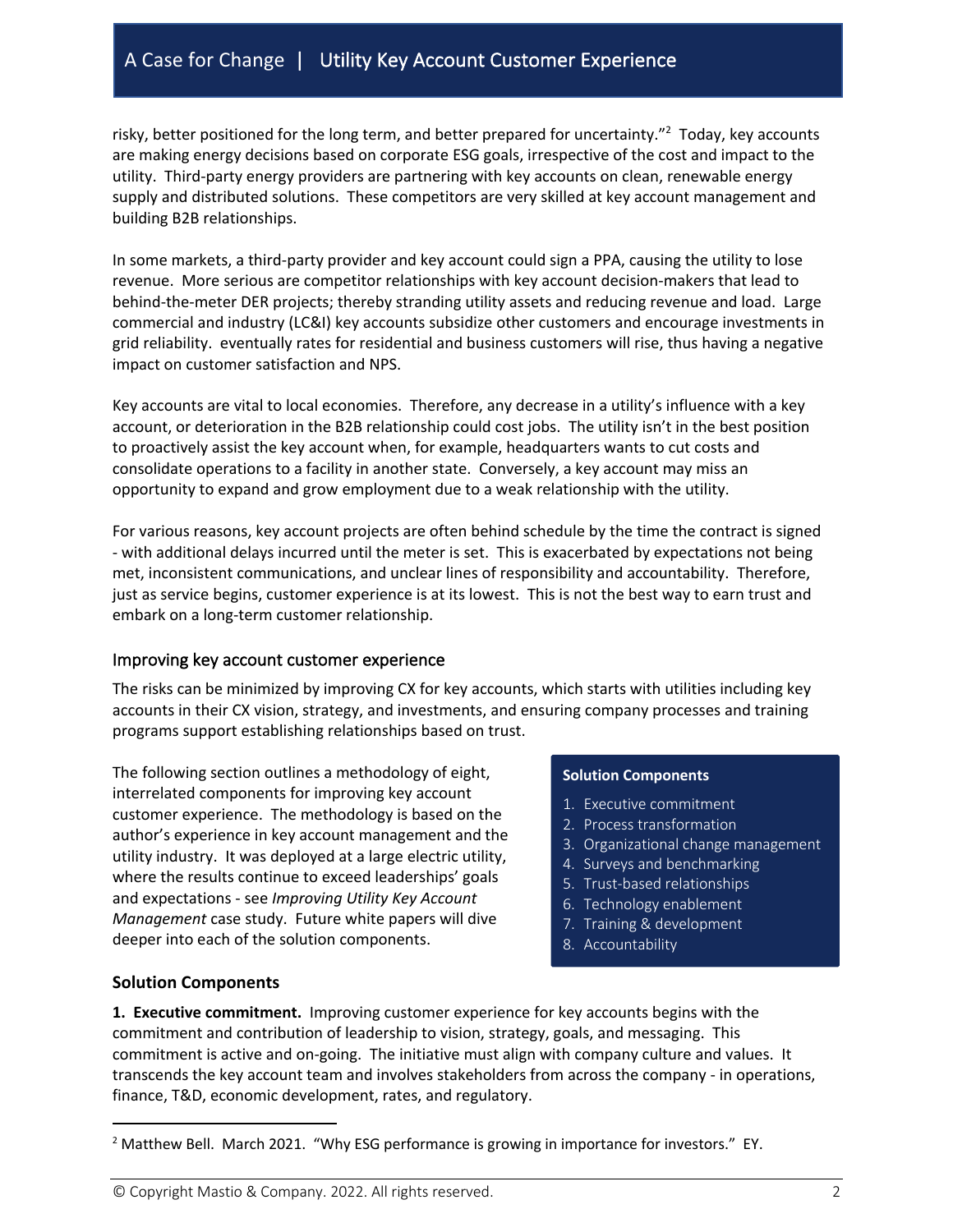# A Case for Change | Utility Key Account Customer Experience

Funding and resources need to be allocated, industry plans developed, performance metrics put in place, job descriptions updated, and technology enhanced. Executive sponsorship is required for success, as are the vice president and director overseeing key accounts.

**2. Process transformation.** Documenting the key account customer journey and performing rootcause analysis can begin with input via voice-of-customer (VOC) through the employee. Eventually, direct VOC insights are needed. There are many items to evaluate to fully assess the account management process and level of maturity.

Once current-state is understood, a future-state process can be designed for process, people, and technology. A cross-organizational, key account management process is then built with reporting, KPIs, and playbooks. The new process and technology provide an improved key account CX throughout the customer lifecycle and buying journey, and support building trust-based relationships. Key stakeholders are upskilled as required and trained in the new process. Performance and progress towards goals are measured.



**3. Organizational change management**. This is the project within the project; OCM is critical for success. When established ways are challenged, expect resistance. Many utility stakeholders may have their roles, responsibilities, and compensation impacted. Honest, clear, and constant communications from leadership is required to help employees - and key account stakeholders understand what's in it for them. The OCM leader has a solid understanding of company culture and values, as well as experience leading change and working across organizational silos. OCM is operating expense well spent.

**4. Key account surveys and benchmarking**. Operating without VOC insights is like driving in a foreign country without a map. Decisions are made based on beliefs and assumptions, leading to poor key account performance and customer experience.

Unfortunately for all concerned, few utilities survey key account CX and customer satisfaction, or benchmark performance. Therefore, utilities are unable to fully understand the situation with their key accounts and are left to rely on anecdotal input. This hinders root-cause analysis and making improvements in the areas most impacting their customers. This is easily and inexpensively corrected. Measuring key account CX and customer satisfaction is standard operating procedure in the energy midstream, logistics, and chemical industries and should be for utilities who are serious about key account CX.

**5. Trust-based relationships.** Establishing B2B trust should be "Job 1." Trust is an important company of the utility's culture and values and is validated by the actions of leadership. Research shows that building relationships based on trust is needed for both the supplier and customer to fully achieve and maximize the value of the relationship.<sup>3</sup> It also allows the utility to minimize risks and

© Copyright Mastio & Company. 2022. All rights reserved. 3

<sup>3</sup> M. Hollyoake, M. Ashleigh, M. Higgs (2021). *The Trust Dividend*. The International Journal of Sales Transformation.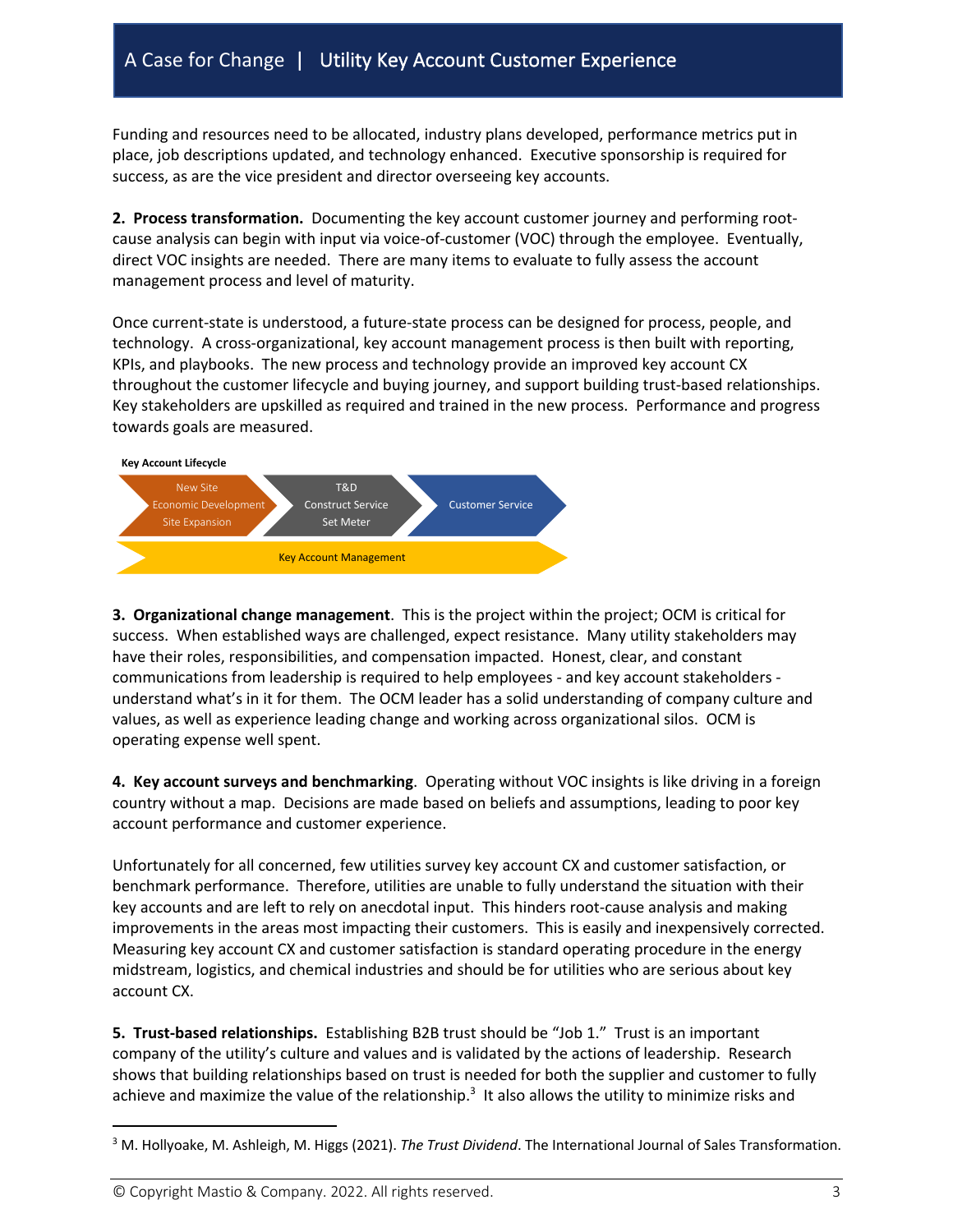# A Case for Change | Utility Key Account Customer Experience

steer clear of the icebergs. Organizational trust can be proactively developed and measured.<sup>4</sup> The new key account management process and training program supports building trust-based relationships with key accounts, in the utility and between organizations.

**6. Technology enablement**. Technology enhancements will be required to achieve the key account CX vision and strategy, and to enable the future-state account management process and customer journey. The systems involved include CIS, CRM, OMS, ECM, analytics, reporting, notification, billing, and web portal.

Experience shows the technology roadmap will change after the new account management process is deployed. The initial phase is implementing a minimum viable product to support the process and improve CX. New capabilities can be added over time and coordinated to minimize cost and impact. For utilities who begin at a low level of key account process maturity, the recommendation is avoid major technology projects until the new process has been deployed and begins to prove its value.

**7. Training and development.** This initiative presents an opportunity to expand the key account manager training program or build a program if none exists. A prerequisite includes reassess the core competencies required for success in the account manager role, as well as the needed skills, knowledge, abilities, and experience. HR ensures job descriptions and hiring guides are in alignment.

Stakeholders from across the organization are involved in the key account management process and should be involved in the training program. In addition to leadership and account managers, look to include T&D, finance, rates, economic development, and analysts.

**8. Accountability.** While designing the new key account management process and customer journey, consideration is given to accountability. Peter Drucker said, "What gets measured, gets managed," and measuring what matters is important to achieving the future-state vision.

Leadership puts forth key account CX and performance goals in support of the utility's vision and strategy. Leading and lagging indicators are used to monitor progress and performance. Employee annual performance plans include these KPIs. Increased accountability is needed for tracking progress and performance and changing behavior. Leadership, OCM and HR are very involved in defining and implementing these new accountability measures.

M. Hollyoake (2020). *Unpacking the B2B Trust Model*. Customer Attuned.

<sup>©</sup> Copyright Mastio & Company. 2022. All rights reserved. 4